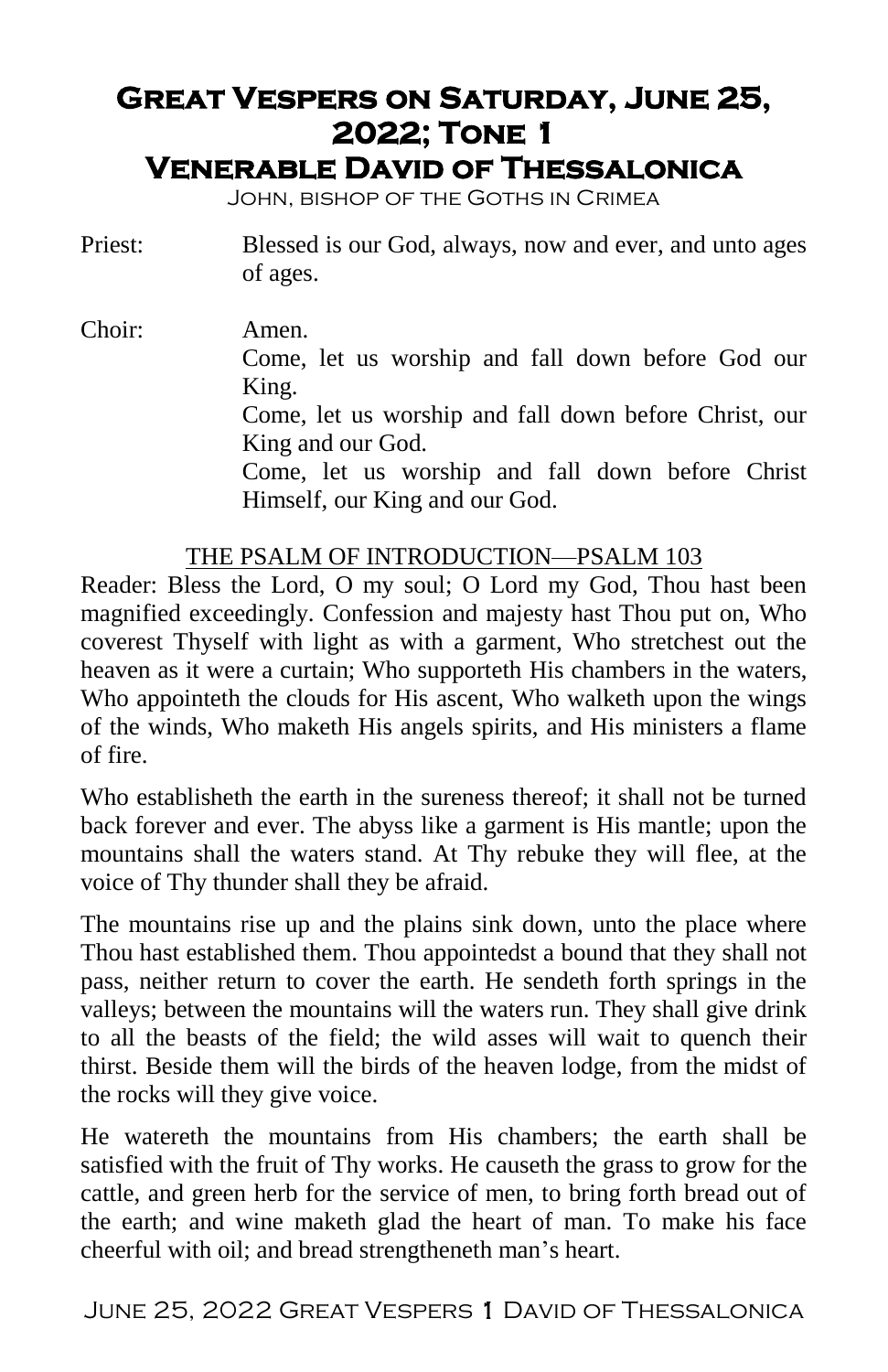The trees of the plain shall be satisfied, the cedars of Lebanon, which Thou hast planted. There will the sparrows make their nests; the house of the heron is chief among them. The high mountains are a refuge for the harts, and so is the rock for the hares.

He hath made the moon for seasons; the sun knoweth his going down. Thou appointedst the darkness, and there was the night, wherein all the beasts of the forest will go abroad; young lions roaring after their prey, and seeking their food from God. The sun ariseth, and they are gathered together, and they lay them down in their dens. Man shall go forth unto his work, and to his labor until the evening. How magnified are Thy works, O Lord! In wisdom hast Thou made them all.

The earth is filled with Thy creation. So is this great and spacious sea, wherein are things creeping innumerable, small living creatures with the great. There go the ships; there this leviathan, whom Thou hast made to play therein. All things wait on Thee, to give them their food in due season; when Thou givest it them, they will gather it. When Thou openest Thy hand, all things shall be filled with goodness; when Thou turnest away Thy face, they shall be troubled. Thou wilt take their spirit, and they shall cease; and unto their dust shall they return. Thou wilt send forth Thy Spirit, and they shall be created; and Thou shalt renew the face of the earth.

Let the glory of the Lord be unto the ages; the Lord will rejoice in His works. Who looketh on the earth and maketh it tremble, Who toucheth the mountains and they smoke. I will sing unto the Lord throughout my life, I will chant to my God for as long as I have my being.

May my words be sweet unto Him; I will rejoice in the Lord. O that sinners would cease from the earth, and they that work iniquity, that they should be no more. Bless the Lord, O my soul.

The sun knoweth his going down. Thou appointedst the darkness, and there was the night. How magnified are Thy works, O Lord! In wisdom hast Thou made them all.

*Glory to the Father, and to the Son, and to the Holy Spirit; both now and ever, and unto ages of ages. Amen.*

Alleluia, Alleluia, Alleluia. Glory to Thee, O God. (THRICE)

O our God and our Hope, glory to Thee!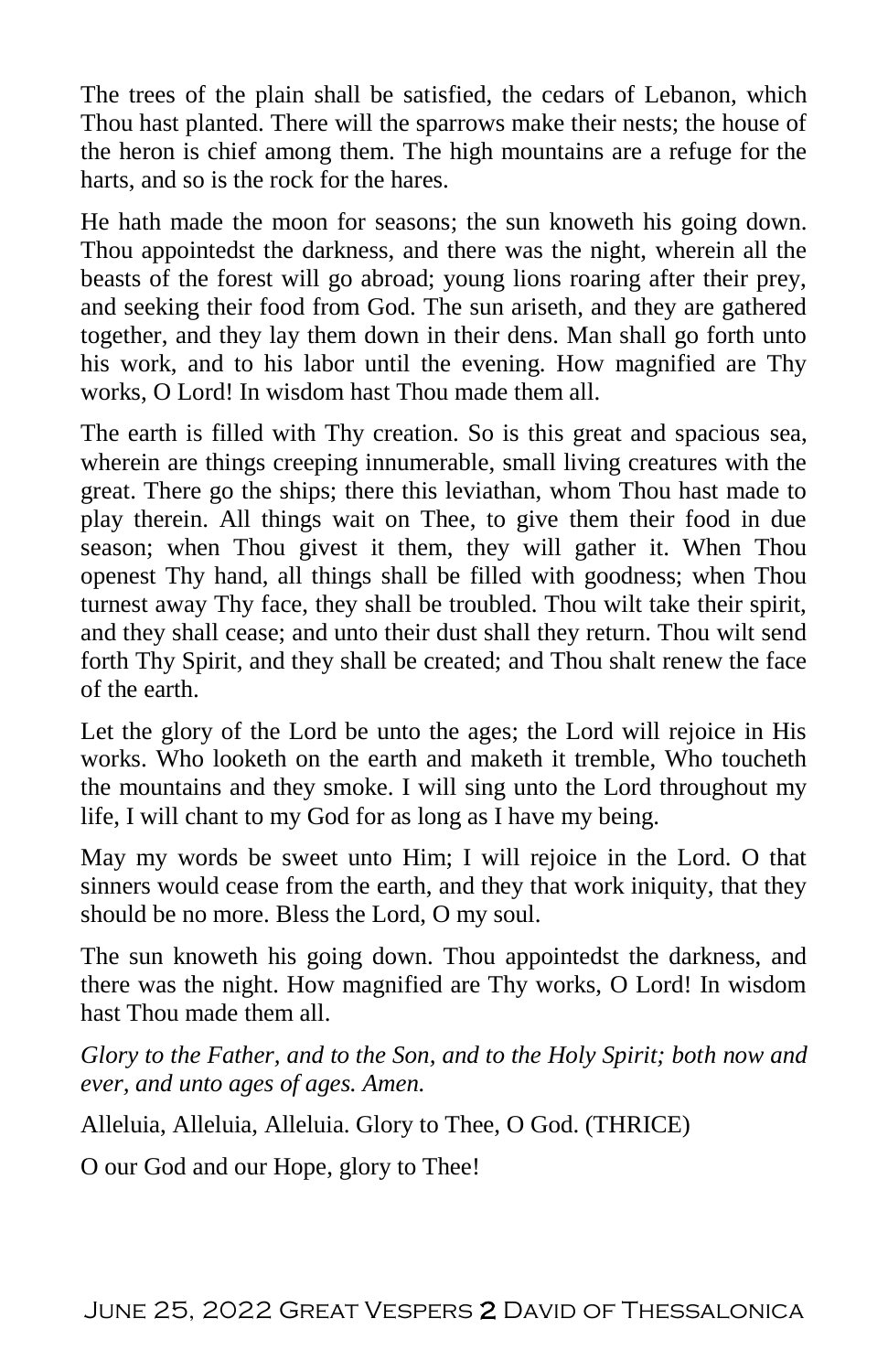#### THE GREAT LITANY

Deacon: In peace, let us pray to the Lord.

*The choir responds "Lord, have mercy" to each petition until noted.*

For the peace from above and the salvation of our souls, let us pray to the Lord.

For the peace of the whole world, the good estate of the holy churches of God and the union of all, let us pray to the Lord.

For this holy house and those who with faith, reverence and fear of God enter therein, let us pray to the Lord.

For our father and metropolitan, N., (our bishop, N.,) the honorable presbytery, the diaconate in Christ, all the clergy and the people, let us pray to the Lord.

#### **For Metropolitan Paul, Archbishop John, and for their quick release from captivity and safe return, let us pray to the Lord.**

For our country, its president (or appropriate head of state), civil authorities and armed forces, let us pray to the Lord.

For this city and every city and countryside and the faithful who dwell therein, let us pray to the Lord.

For healthful seasons, abundance of the fruits of the earth and peaceful times, let us pray to the Lord.

For travelers by sea, by land and by air, the sick, the suffering, the captive, and for their salvation, let us pray to the Lord.

For our deliverance from all tribulation, wrath, danger and necessity, let us pray to the Lord.

Help us; save us; have mercy on us; and keep us, O God, by thy grace.

Calling to remembrance our all-holy, immaculate, most blessed and glorious Lady, the Theotokos and evervirgin Mary, with all the saints, let us commend ourselves and each other and all our life unto Christ our God.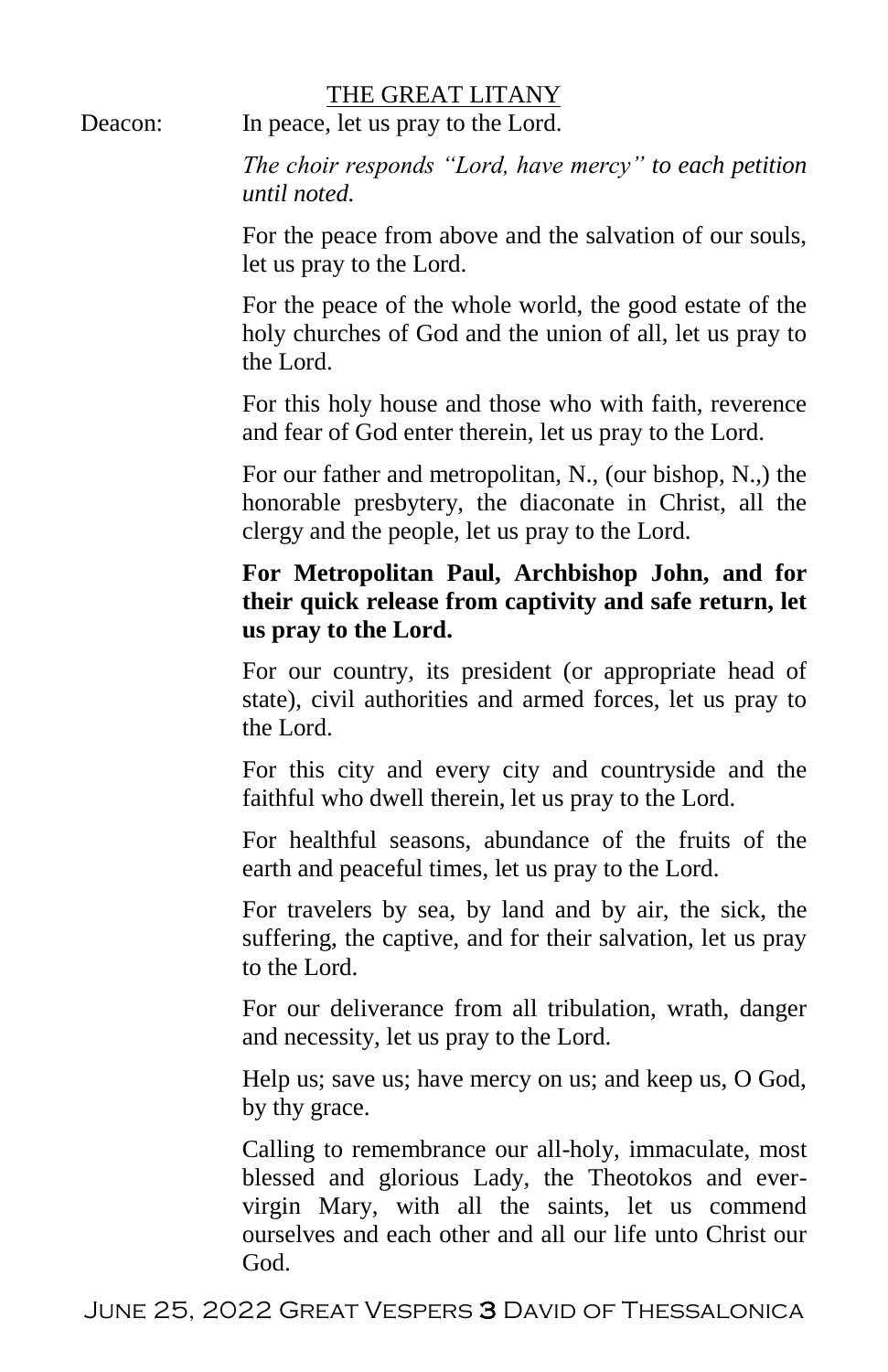Choir: To Thee, O Lord.

Priest: For unto thee are due all glory, honor and worship, to the Father and to the Son and to the Holy Spirit, now and ever, and unto ages of ages.

Choir: Amen.

"O LORD I HAVE CRIED" IN TONE ONE

- Choir: O Lord, I have cried out unto Thee, hear Thou me; hear Thou me, O Lord. O Lord, I have cried out unto Thee, hear Thou me. Give ear to the voice of my supplication when I cry out unto Thee: hear Thou me, O Lord.
- Choir: Let my prayer be set forth before Thee as the incense, and the lifting up of my hands as the evening sacrifice; hear Thou me, O Lord.
- + Set a watch, O Lord, before my mouth, and a protecting door round about my lips.
- + Incline not my heart to evil words, to make excuses in sins.
- + With men that work iniquity; and I will not communicate with the choicest of them.
- + The just man shall correct me in mercy and shall reprove me; but let not the oil of the sinner anoint my head.
- + For my prayer also shall still be against the things with which they are well pleased; their judges falling upon the rock have been swallowed up.
- + They shall hear my words, for they are sweet; as when the thickness of the earth is broken upon the ground, their bones are scattered by the side of hell.
- + But to Thee, O Lord, Lord, are mine eyes; in Thee have I put my trust, take not away my soul.
- + Keep me from the snare which they have laid for me, and the traps of the workers of iniquity.
- + Let the wicked fall into their own nets, whilst I alone escape.
- + I cried unto the Lord with my voice, with my voice unto the Lord, did I make my supplication.
- + I poured out my supplication before Him; I showed before Him my trouble.
- + When my spirit was overwhelmed within me, then Thou knewest my path.
- + In the way wherein I walked have they secretly laid a snare for me.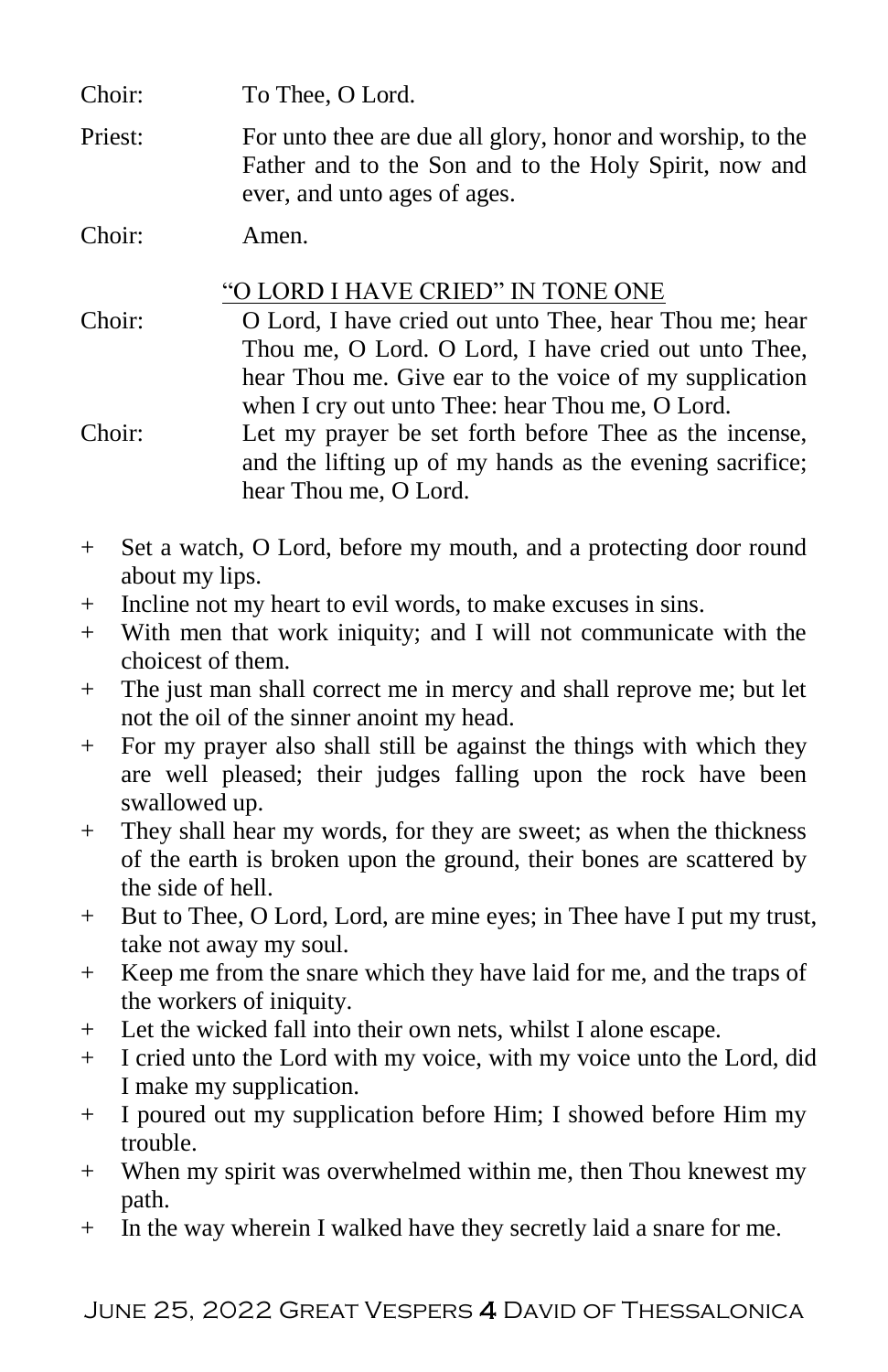- + I looked on my right hand, and beheld, but there was no man that would know me.
- + Refuge failed me; no one cared for my soul.
- + I cried unto Thee, O Lord; I said: Thou art my refuge and my portion in the land of the living.
- + Attend unto my cry, for I am brought very low.
- + Deliver me from my persecutors, for they are stronger than I.

#### For the Resurrection in Tone One

*Verse 10. Bring my soul out of prison, that I may praise Thy Name.* Accept our evening prayers, O Holy Lord. Grant us forgiveness of our sins; for Thou alone hast made manifest the Resurrection unto the world.

*Verse 9. The righteous shall wait for me until Thou recompense me.* Encompass Zion, O ye people, and surround it; give ye glory therein to Him Who arose from the dead; for He is our God Who hath delivered us from our transgressions.

*Verse 8. Out of the depths have I cried to Thee, O Lord, Lord hear my voice.*

O come, ye people, let us praise Christ and bow down before Him, glorifying His Resurrection from the dead; for He is our God Who hath delivered the world from the wiles of the enemy.

*Verse 7. Let Thine ears be attentive to the voice of my supplication.*

Rejoice, O ye heavens; sound the trumpets, ye foundations of the earth; thunder forth gladness, O ye mountains; for behold, Emmanuel hath nailed to the Cross our sins; and the Giver of Life hath slain death, raising up Adam; for He is the Lover of mankind.

#### *Verse 6. If Thou, O Lord, shouldest mark iniquities, O Lord, who shall stand? For with Thee there is forgiveness.*

He Who was willingly crucified in the flesh for our sake; Who didst suffer and was buried, and arose again from the dead: let us praise, saying, O Christ: confirm Thy Church in Orthodoxy, and make peaceful our lives; for Thou art good and the Lover of mankind.

#### *Verse 5. Because of Thy Name have I waited for Thee, O Lord; my soul hath waited upon Thy word, my soul hath hoped in the Lord.*

Standing before Thy life-giving tomb, we, though unworthy, offer glory to Thine ineffable compassion, O Christ our God; for Thou didst accept the Cross and death, O sinless One, that Thou mightest grant Resurrection to the world; for Thou art good and the Lover of mankind.

June 25, 2022 Great Vespers 5 David of Thessalonica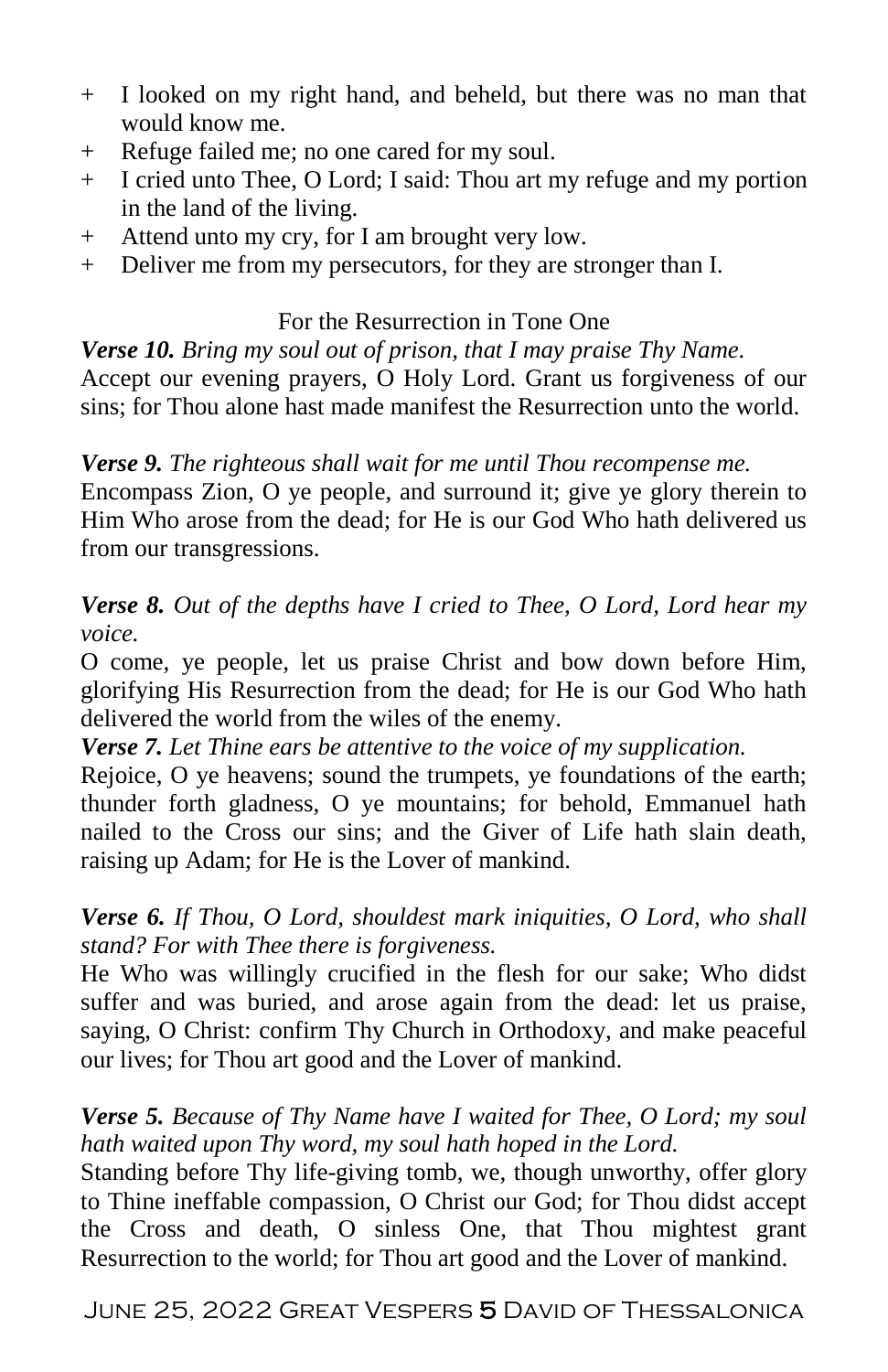## *Verse 4. From the morning watch until night, from the morning watch let Israel trust in the Lord.*

The Word, unoriginate, co-eternal with the Father Who ineffably came from a virgin womb; Who for our sake willingly accepted the Cross and death, and arose in glory; let us praise saying: Glory to Thee, O Lord, the Life-giver, the Savior of our souls.

#### For St. David of Thessalonica in Tone Eight (\*\**O strange wonder*\*\*) *Verse 3. For with the Lord there is mercy and with Him is abundant redemption, and He will deliver Israel from all his iniquities.*

O father David, all-blessed Saint, \* nobly enlightened in mind \* through thy labors of abstinence, \* thou didst swiftly soar aloft \* to the First Cause of every good; \* and thou becamest a pillar all of light, \* illuminating with words and miracles \* all who in every hour \* came to thee with godliness of mind and heart. \* For this cause, we call thee blessed and we honor thee.

#### *Verse 2. Praise the Lord, all ye nations; praise Him, all ye people.*

Thou, like a sweet song-bird, wentest up, \* O Father, into a tree, \* wherein thou didst set up thy nest,  $*$  being frozen with the cold,  $*$  being scorched in the summer heat; \* for which cause, thou didst receive the golden wings \* of true perfection and of dispassion's grace. \* Now thou art gone to dwell \* in the height of Heaven, where thou ceaselessly \* prayest to the Lord for us that praise and honor thee.

## *Verse 1. For His mercy is great toward us, and the truth of the Lord endureth forever.*

Since thou hadst burnt up the carnal lusts \* with the divine fiery coal \* of dispassion, thou wast not burnt \* when, before the emperor, \* thou didst hold live coals in thy hands, \* O righteous David, thou man inspired of God; \* thus, being awestruck at thy magnificence, \* he granted unto thee \* thy petitions, for he recognized in thee \* a great intercessor with our God, O blessed one.

#### THEOTOKION FOR THE RESURRECTION IN TONE ONE

## *Glory to the Father, and to the Son, and to the Holy Spirit; both now and ever, and unto ages of ages. Amen.*

Let us sing the praises of Mary the Virgin, Door of Heaven, glory of all the world, sprung forth from man, who also didst bear the Lord; the song of the bodiless powers, and the enriching of the faithful; for she revealed herself as Heaven and the Temple of the Godhead. She destroyed the bulwarks of enmity and ushered in peace and did throw open the

June 25, 2022 Great Vespers 6 David of Thessalonica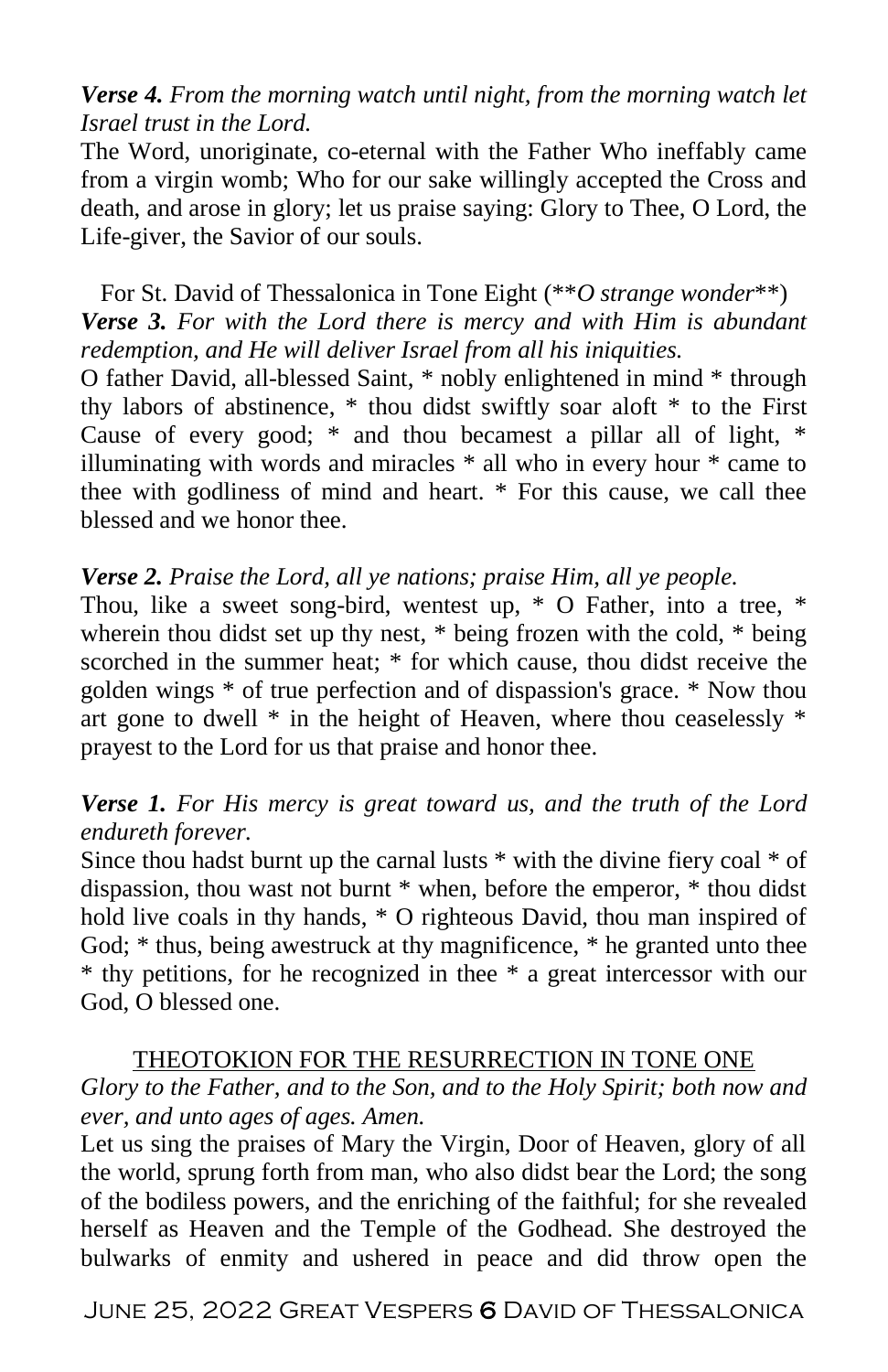Kingdom. Wherefore, in that we possess this confirmation of our Faith, we have a defender, even the Lord Who was born of her. Be bold, therefore, be bold, ye people of God, for He, the All-powerful, will vanquish all your enemies.

#### THE HOLY ENTRANCE Deacon: Let us pray to the Lord. Lord, have mercy.

Priest: In the evening and in the morning and at noonday we praise Thee, we bless Thee, we give thanks unto Thee, and we pray unto Thee, O Master of all, Lord Who lovest mankind: Direct our prayer as incense before Thee, and incline not our hearts unto words or thoughts of evil, but deliver us from all who seek after our souls. For unto Thee, O Lord, Lord, are our eyes, and in Thee have we hoped. Put us not to shame, O our God. For unto Thee are due all glory, honor, and worship: to the Father and to the Son and to the Holy Spirit; now and ever, and unto ages of ages.

Deacon: Amen.

Deacon: Bless, father, the Holy Entrance.

Priest: Blessed is the entrance to Thy Holy Place, always, now and ever, and unto ages of ages. Amen.

Deacon: Wisdom! Let us attend!

#### O GLADSOME LIGHT

Choir: O gladsome Light of the holy glory of the immortal, heavenly, holy and blessed Father: O Jesus Christ. Lo now that we have come to the setting of the sun, as we behold the evening light, we hymn Thee: Father, Son, and Holy Spirit, God. Meet it is for Thee at all times to be magnified by joyous voices, O Son of God and Giver of life. Wherefore the whole world doth glorify Thee.

|          | SATURDAY PROKEIMENON IN TONE SIX                                   |
|----------|--------------------------------------------------------------------|
| Deacon:  | The Evening Prokeimenon!                                           |
| Choir:   | The Lord is King, and hath clothed Himself with<br>majesty. (ONCE) |
| Verse 1. | The Lord is robed; He is girded with strength. (Refrain)           |

June 25, 2022 Great Vespers 7 David of Thessalonica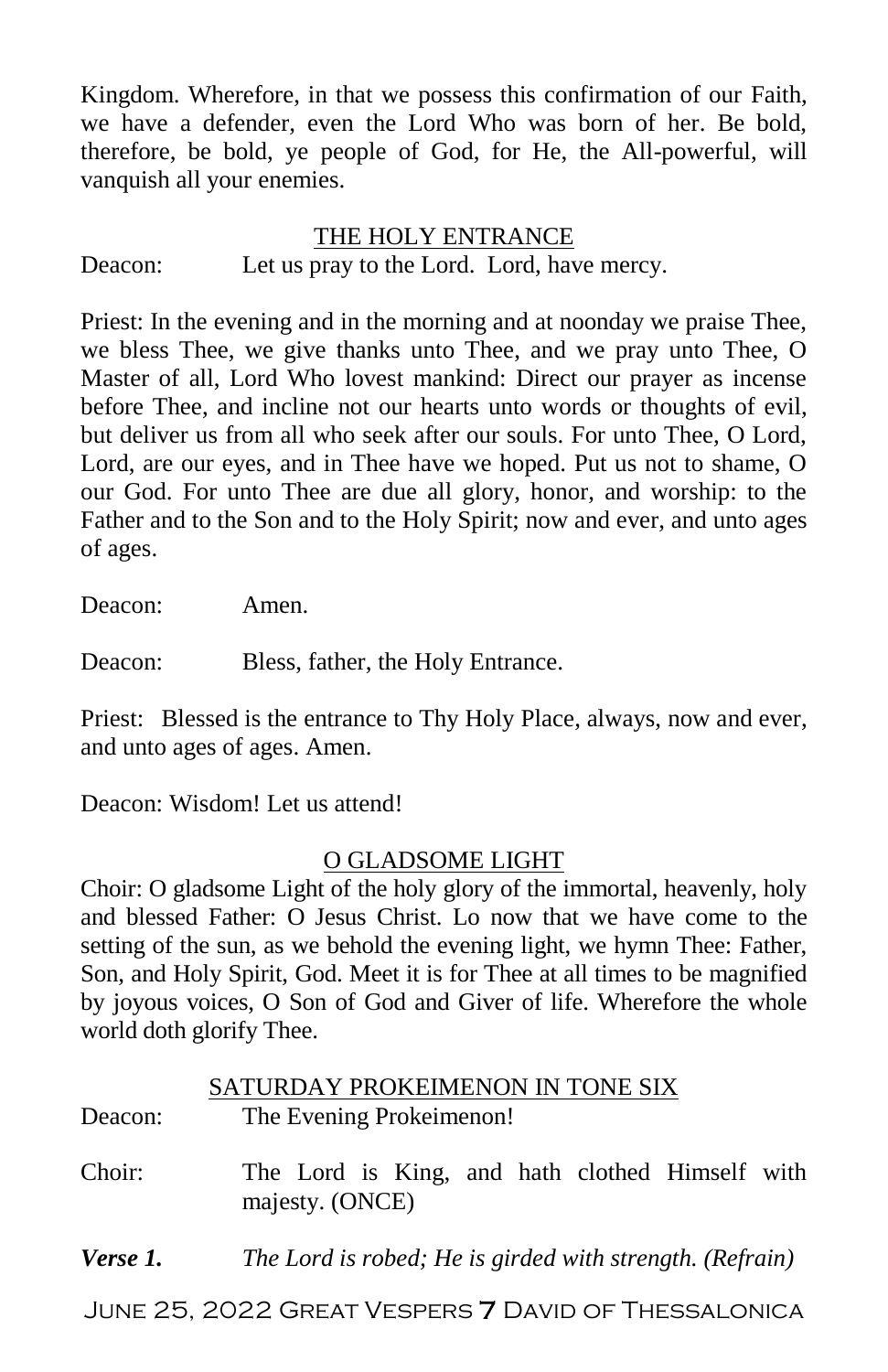*Verse 2. For He has established the world so that it shall never be moved. (Refrain)*

#### THE LITANY OF FERVENT SUPPLICATION

Deacon: Let us all say with our whole soul and with our whole mind, let us say:

> *The choir responds "Lord, have mercy" to the first two petitions.*

> O Lord Almighty, the God of our fathers, we pray thee hearken and have mercy.

> Have mercy on us, O God, according to thy great mercy, we pray thee, hearken and have mercy.

> *The choir responds "Lord, have mercy" (thrice) to this and the remaining petitions until noted.*

Again we pray for all pious and Orthodox Christians.

Again we pray for our father and metropolitan, N., (and our bishop, N.).

> Again we pray for our brethren: the priests, hieromonks, deacons, hierodeacons and monastics and all our brotherhood in Christ.

> Again we pray for mercy, life, peace, health, salvation, visitation, pardon and remission of sins for (the servants of God, NN., and) all Orthodox Christians of true worship, who live and dwell in this community.

> Again we pray for the blessed and ever-memorable founders of this holy church (and for the servants of God, NN.,) and all of our fathers and brethren, the Orthodox departed this life before us, who here and in all the world lie asleep in the Lord.

> Again we pray for those who bear fruit and do good works in this holy and all-venerable temple, those who serve and those who sing and all the people here present, who await thy great and rich mercy.

Priest: For thou art a merciful God and lovest mankind, and unto thee we ascribe glory, to the Father and to the Son and to the Holy Spirit, now and ever, and unto ages of ages.

June 25, 2022 Great Vespers 8 David of Thessalonica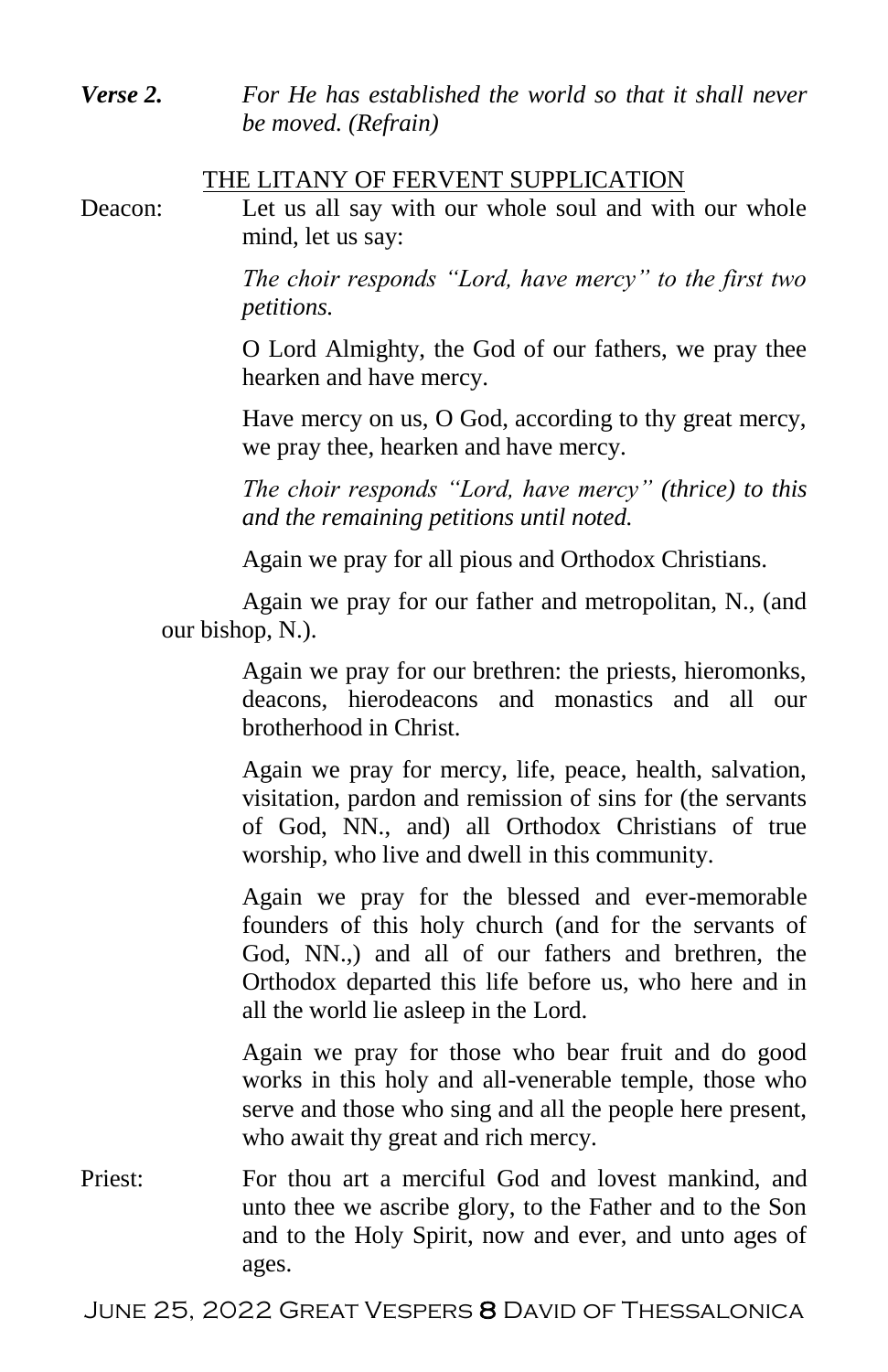Choir: Amen.

#### THE EVENING PRAYER

People: Vouchsafe, O Lord, to keep us this evening without sin. Blessed art Thou, O Lord, the God of our fathers, and praised and glorified is Thy Name forever. Amen.

Let Thy mercy be upon us, O Lord, even as we have set our hope on Thee. Blessed art Thou, O Lord; teach me Thy statutes. Blessed art Thou, O Master; make me to understand Thy statutes. Blessed art Thou, O Holy One; enlighten me with Thy statutes.

Thy mercy, O Lord, endureth forever. O despise not the works of Thy hands. To Thee belongeth worship, to Thee belongeth praise, to Thee belongeth glory: to the Father, and to the Son, and to the Holy Spirit; now and ever, and unto ages of ages. Amen.

#### THE LITANY OF SUPPLICATION

Deacon: Let us complete our evening prayer unto the Lord.

*The choir responds "Lord, have mercy" to the first two petitions.*

Help us; save us; have mercy on us; and keep us, O God, by thy grace.

That the whole evening may be perfect, holy, peaceful and sinless, let us ask of the Lord.

*The choir responds "Grant this, O Lord" to this and the remaining petitions until noted.*

An angel of peace, a faithful guide, a guardian of our souls and bodies, let us ask of the Lord.

Pardon and remission of our sins and transgressions, let us ask of the Lord.

All things good and profitable for our souls and peace for the world, let us ask of the Lord.

That we may complete the remaining time of our life in peace and repentance, let us ask of the Lord.

A Christian ending to our life, painless, blameless, peaceful, and a good defense before the fearful judgment seat of Christ, let us ask.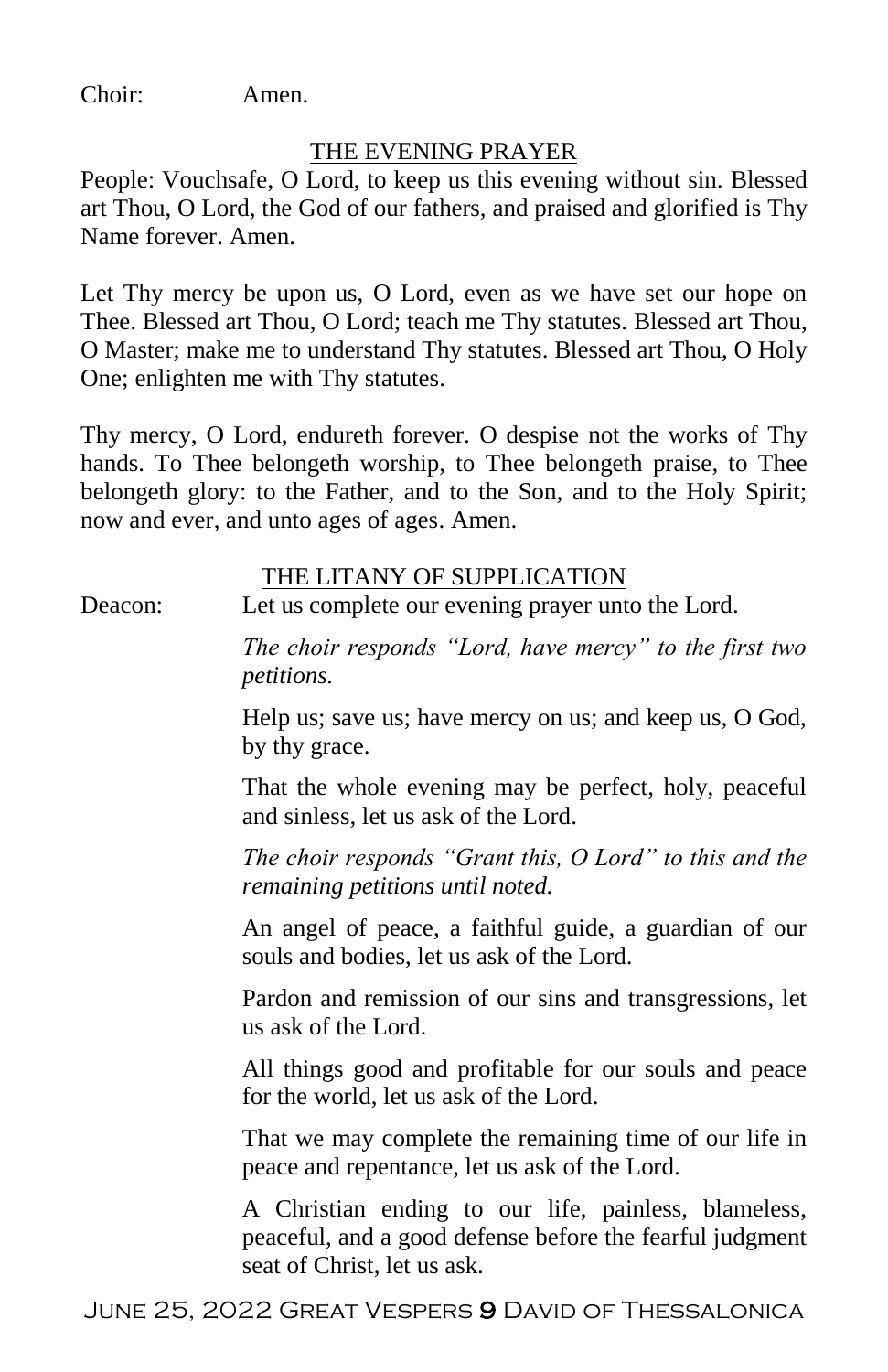Calling to remembrance our all-holy, immaculate, most blessed and glorious Lady, the Theotokos and evervirgin Mary, with all the saints, let us commend ourselves and each other and all our life unto Christ our God.

Choir: To Thee, O Lord.

Priest: For thou art a good God and lovest mankind, and unto thee we ascribe glory, to the Father and to the Son and to the Holy Spirit, now and ever, and unto ages of ages.

Choir: Amen.

THE PEACE

Priest: Peace be to all.

Choir: And to thy spirit.

Deacon: Let us bow our heads unto the Lord.

Choir: To Thee, O Lord.

Priest: O Lord our God, Who didst bow the heavens and come down for the salvation of mankind: Look upon Thy servants and Thine inheritance; for unto Thee, the fearful Judge Who yet lovest mankind, have Thy servants bowed their heads and submissively inclined their necks, awaiting not help from men but entreating Thy mercy and looking confidently for Thy salvation. Guard them at all times, both during this present evening and in the approaching night, from every foe, from all adverse powers of the devil, and from vain thoughts and from evil imaginations.

> Blessed and glorified be the might of Thy kingdom: of the Father, and of the Son, and of the Holy Spirit; now and ever, and unto ages of ages.

Choir: Amen.

#### APOSTICHA FOR THE RESURRECTION IN TONE ONE

By Thy passion, O Christ, we have been set free from sufferings; and by Thy Resurrection we have been delivered from corruption. O Lord, glory to Thee.

> JUNE 25, 2022 GREAT VESPERS 10 DAVID OF Thessalonica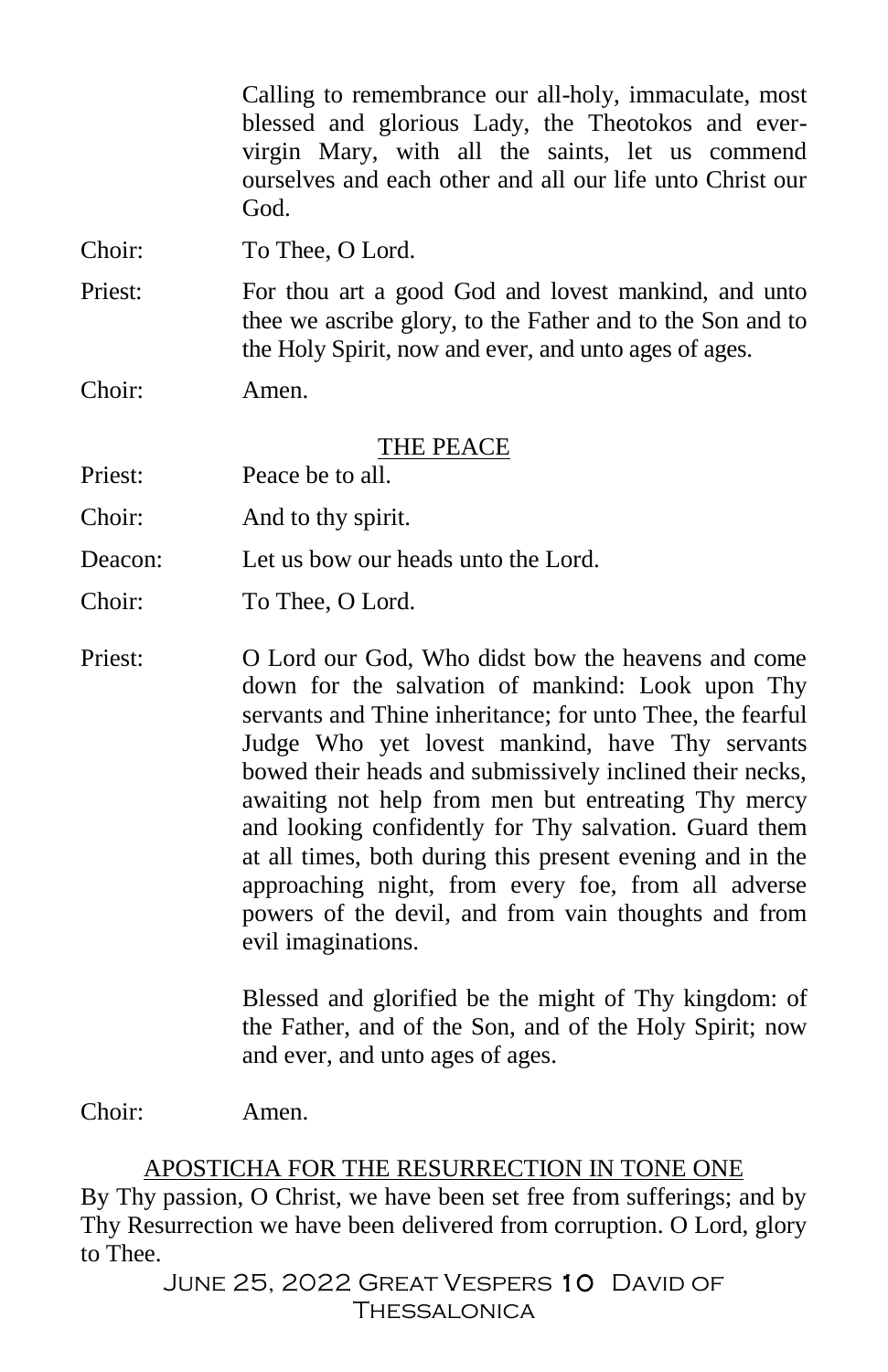*Verse 1. The Lord is King, and hath clothed Himself with majesty. The Lord is robed; He is girded with strength.*

Let creation rejoice; let the heavens cheer; let the nations clap their hands for joy; for Christ our Savior to the Cross hath nailed our sins; and having slain death and raised up Adam, the progenitor of mankind, hath granted us life, for He loveth mankind.

#### *Verse 2. For He has established the world so that it shall never be moved.*

King of heaven and earth, O inscrutable Creator, Thou Who, for love of mankind, wast of Thy free-will crucified. Having met Thee below, Hades was vexed while the souls of the righteous on receiving Thee were gladdened; and Adam seeing Thee, the Creator, in the nethermost parts rose again. O wonder! How the Life of all hath tasted death by His own will, to enlighten the world that crieth, saying: O Thou Who didst rise from the dead, O Lord, glory to Thee.

#### *Verse 3. Holiness befits Thy house, O Lord, forevermore.*

Thy myrrh-bearing women, carrying spices, with haste and moaning reached Thy sepulcher; but not finding Thine all-pure body, and from the angel, having heard of the new and most glorious miracle, said to the Apostles: Risen is the Lord Who granteth unto the world the Great Mercy.

#### THEOTOKION FOR THE RESURRECTION IN TONE ONE

#### *Glory to the Father, and to the Son, and to the Holy Spirit; both now and ever, and unto ages of ages. Amen.*

Behold, now is fulfilled the prophecy of Isaiah; for as Virgin thou hast given birth; and hast remained after giving birth as thou wert before; for He that was born of thee is God; wherefore, nature also was restored. Despise not, O Theotokos, the supplications of thy servants that are sent up to thee in thy temple. But since thou hast borne in thine arms the merciful One, rather take compassion on thy servants and intercede that our souls may be saved.

#### THE HYMN OF ST. SIMEON THE GOD-RECEIVER

Lord, now lettest thou Thy servant depart in peace, according to Thy word; for mine eyes have seen Thy salvation, which Thou hast prepared before the face of all people, a light to lighten the Gentiles and the glory of Thy people Israel.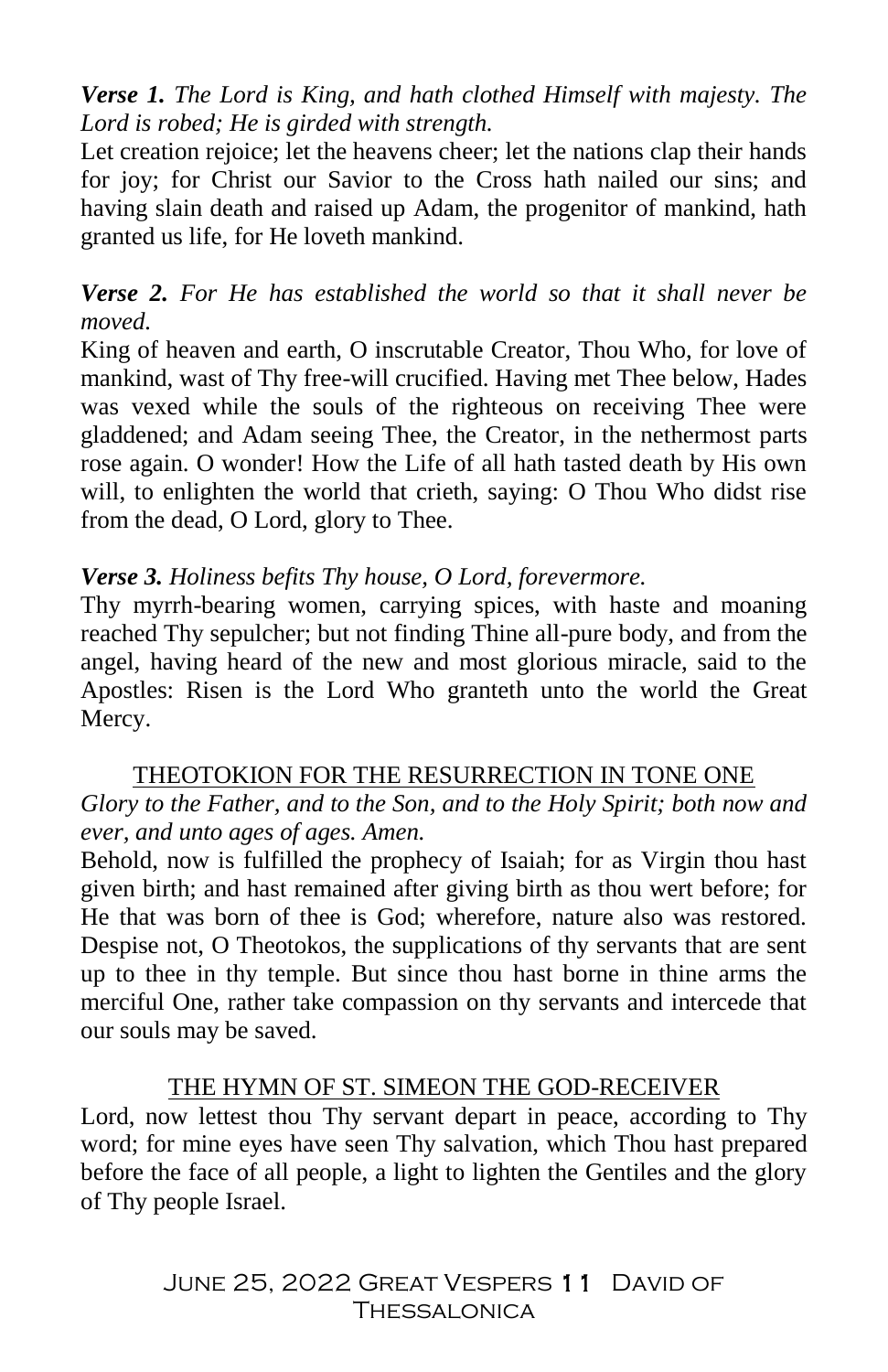| People: | THE TRISAGION PRAYERS<br>Holy God, Holy Mighty, Holy Immortal: have mercy on<br>us. (thrice)                                                                                                                                                                                                                 |
|---------|--------------------------------------------------------------------------------------------------------------------------------------------------------------------------------------------------------------------------------------------------------------------------------------------------------------|
|         | Glory to the Father and to the Son and to the Holy Spirit;<br>both now and ever, and unto ages of ages. Amen.                                                                                                                                                                                                |
|         | All-holy Trinity, have mercy on us. Lord, cleanse us<br>from our sins. Master, pardon our iniquities. Holy One,<br>visit and heal our infirmities for thy name's sake.                                                                                                                                       |
|         | Lord, have mercy. (thrice)                                                                                                                                                                                                                                                                                   |
|         | Glory to the Father and to the Son and to the Holy Spirit;<br>both now and ever, and unto ages of ages. Amen.                                                                                                                                                                                                |
|         | Our Father, who art in heaven, hallowed be thy name;<br>thy kingdom come; thy will be done on earth as it is in<br>heaven. Give us this day our daily bread; and forgive us<br>our trespasses, as we forgive those who trespass against<br>us; and lead us not into temptation, but deliver us from<br>evil. |
| Priest: | For Thine is the kingdom and the power and the glory:<br>of the Father and of the Son and of the Holy Spirit; now<br>and ever, and unto ages of ages.                                                                                                                                                        |
| Choir:  | Amen.                                                                                                                                                                                                                                                                                                        |

# RESURRECTIONAL APOLYTIKION IN TONE ONE

While the stone was sealed by the Jews, and the soldiers were guarding Thy most pure body, Thou didst arise on the third day, O Savior, granting life to the world. For which cause the heavenly powers cried aloud unto Thee, O giver of life. Glory to Thy Resurrection, O Christ, glory to Thy kingdom, glory to Thy providence, O Thou Who alone art the lover of mankind.

# RESURRECTIONAL THEOTOKION IN TONE ONE

*Glory to the Father, and to the Son, and to the Holy Spirit; both now and ever, and unto ages of ages. Amen.*

As Gabriel cried unto thee, "Hail, O Virgin," with that cry did the Lord of all become incarnate in thee, O holy ark, as spake the righteous David; and Thou wast revealed as more spacious than the heavens, in that thou bore thy Creator. Wherefore, glory to Him Who abode in thee; glory to

> JUNE 25, 2022 GREAT VESPERS 12 DAVID OF Thessalonica